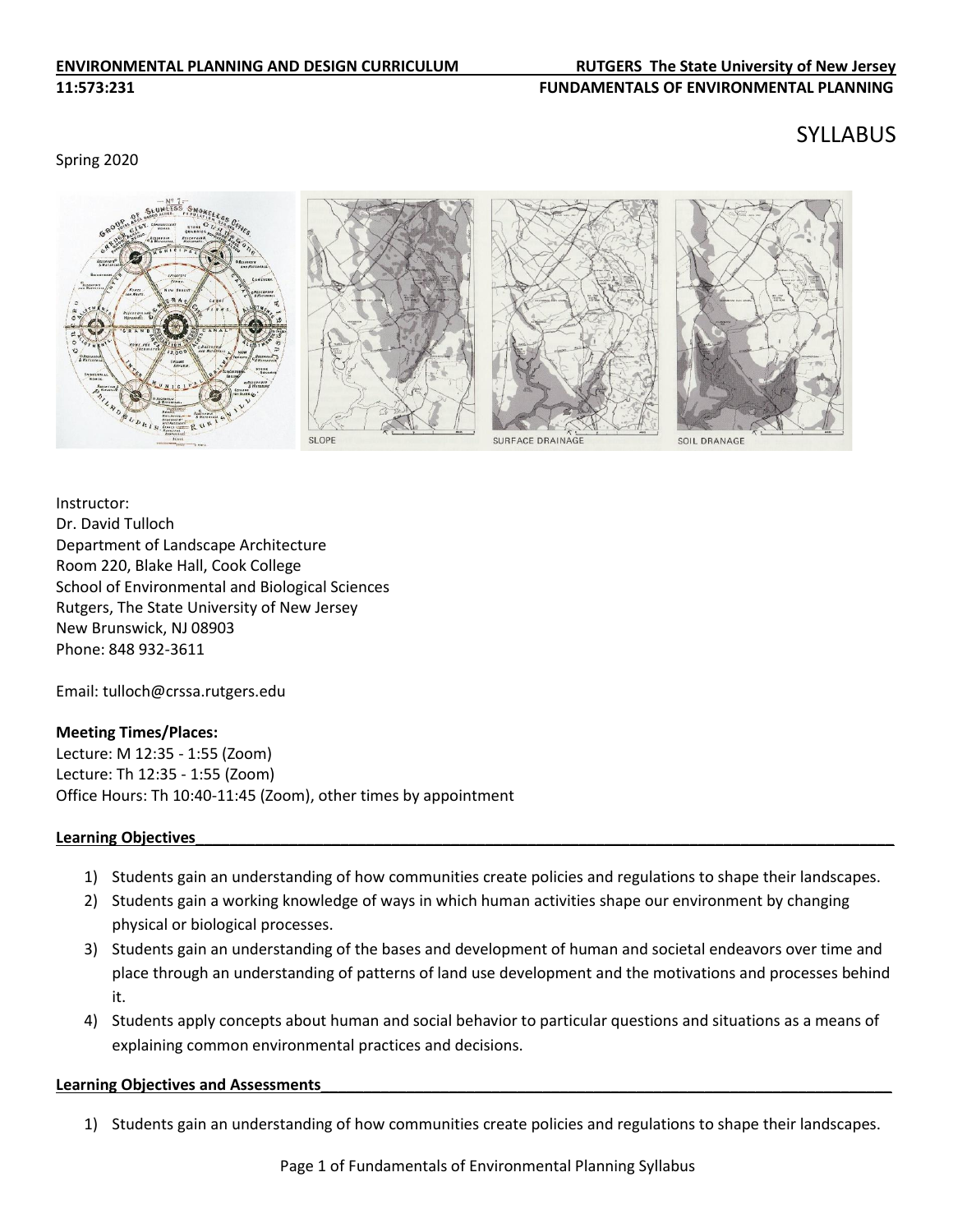- 2) Students gain a working knowledge of ways in which human activities shape our environment by changing physical or biological processes.
- 3) Students gain a practical understanding of how participation and human community data inform the development and implementation of environmental policies.
- 4) Students gain an appreciation of the historical and cultural environment that can be studied, treasured and protected through environmental planning.

# **Required Texts:**

Steiner, F. 2008. The Living Landscape. Island Press.

# **Course Description:**

This is an introductory survey course designed to make the student familiar with the fundamental concepts and mechanisms underlying environmental planning. The course begins with an overview of environmental planning as a field and looks at planning frameworks and processes. Following the inventory and analysis process, the class works through lessons based on different natural features including terrain, soils, wetlands, hydrology, and ecological communities. For each, students learn ways to address these issues with a variety of environmental techniques and methods.

Over the course of the semester, students also become familiar with society's ongoing struggle in balancing its ability to utilize the land and environment and its need to protect these valuable natural resources. Students will learn about the basic concepts and techniques of planning, including the ecological planning model, local government planning and zoning practices, state and federal mechanisms (e.g. NEPA, CZMA), and related legal precedent. The course also explores issues such as the role(s) government can and should play in the classic "land use drama", investigates how information can be used, misused, and abused in determining outcomes of the public resource decisions, and considers the impact that present and future technologies may have upon the practice of environmental planning.

# **Class Schedule:**

January 21 -- First day of class February 25 -- First Exam March 14 - March 20 -- Spring Break April 1 -- Second Exam April 8 -- Assignment 1 due May 4 -- Final Lecture May 6 – TENTATIVE Final Exam (9am-11am)

# **Grading:**

25% Participation, Quizzes, and Homework 25% Test 1 25% Test 2 25% Final Exam

# **Assignments:**

There will only be a few assignments, with the bulk of the attention (and grading) on Assignment 1 -- Planning hearing review. Quizzes are going to be used actively, perhaps unexpectedly, as a tool to counter the complications of teaching on Zoom.

# **Environmental Planning News:**

News relating to Environmental Planning will be posted on the Spaces and Places Blog (PlacesAndSpaces.Rutgers.Edu).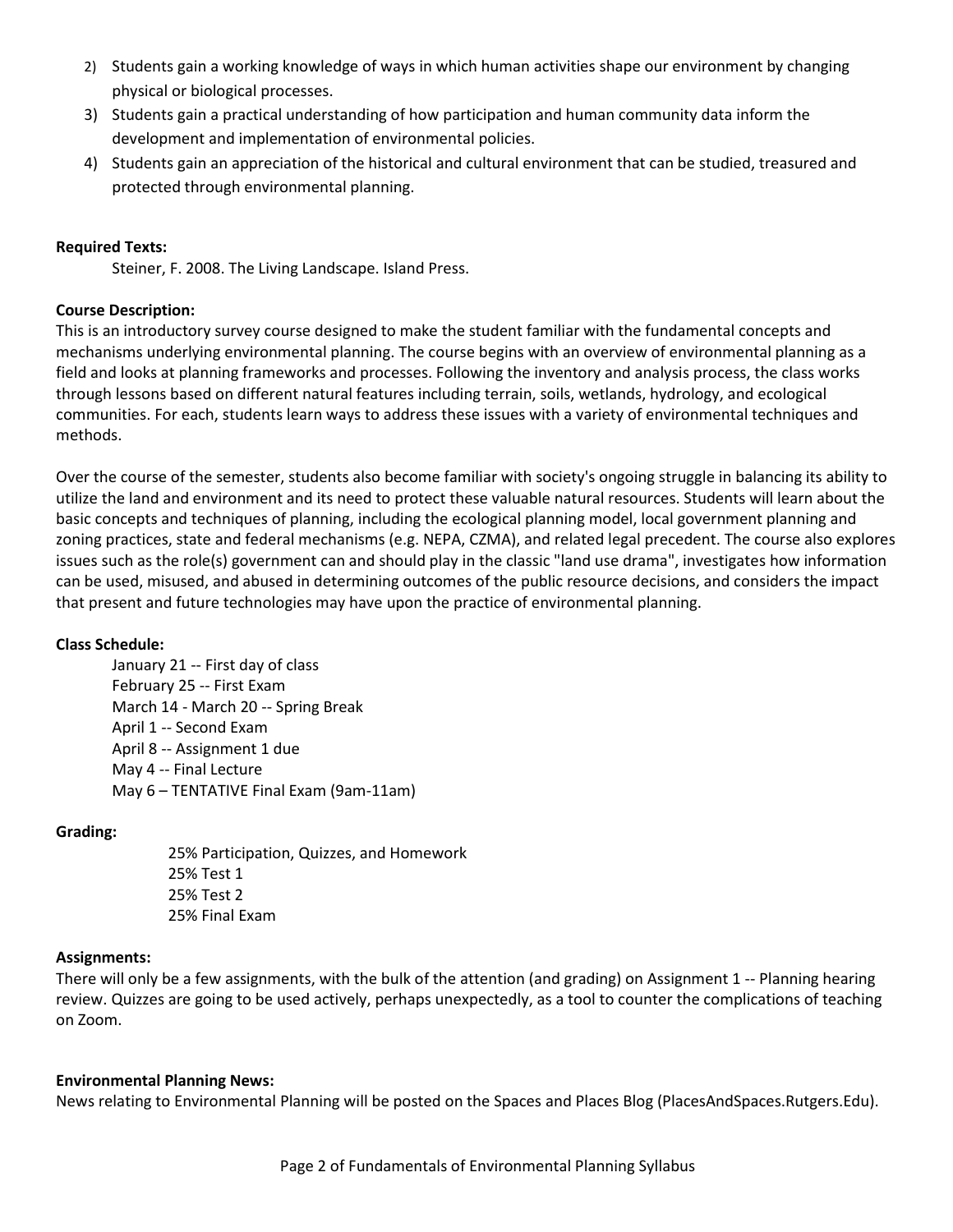# **Due Dates and Exam Dates**

Except for circumstances truly beyond the student's control, all assignments are due at the dates and times specified throughout the semester. Projects that are incomplete on the due date should still be submitted on the date it is due to receive at least partial credit. Any work submitted late will be penalized a letter grade for each day past due. Working beyond a due date is both unrealistic in a professional planning setting and unfair to your classmates in this course.

Missed exams will result in a zero unless the student provides a valid excuse consistent with the school's standards for excused absences. Make-up exams will be offered as essay exams.

The final exam date and time are set by the university and cannot be changed except according to university rules.

#### **Academic Integrity**

The intentional copying of another student's work or a portion of work and representation of the work as your own work is in direct violation of the University Integrity Policy:

Plagiarism: the representation of the words or ideas of another as one's own in any academic work. It is a violation of academic integrity for a student to aid others in violating academic integrity. A student who knowingly or negligently facilitates a violation of academic integrity is as culpable as the student who receives the impermissible aid, even if the former student does not benefit from the violation.

As a result, any copying and/or "sharing" of exercises, homework assignments, and projects will be treated as Level 2 violations and subject to the sanctions as outline in the Integrity Policy:

- 1. A failing grade on the assignment.
- 2. A failing grade for the course.
- 3. Disciplinary warning or probation.

Repeat violations will be treated as separable Level Three violations and referred to the AIF of the school for adjudication. Please refer to the complete Integrity Policy at: http://academicintegrity.rutgers.edu/integrity.shtml.

# **Assignment of Grades**

The department uses the following guideline for understanding appropriate grading in its courses and I will follow them for this class:

A – Outstanding – The student demonstrated a superior grasp of the subject matter coupled with a strong ability to present these ideas in an organized and analytical manner. This not only means fulfilling the requirements, but impressing and going beyond the initial expectations of the class.

B – Very Good – The student has demonstrated a solid grasp of the material with an ability to organize and examine the material in an organized, critical, and constructive manner. The assignment and in‐class performance reveal a solid understanding of the issues and related theories or literature.

C – Acceptable –The student has shown a moderate ability to grasp concepts and theories for the class, producing work that , while basically adequate, is not in any way exceptional.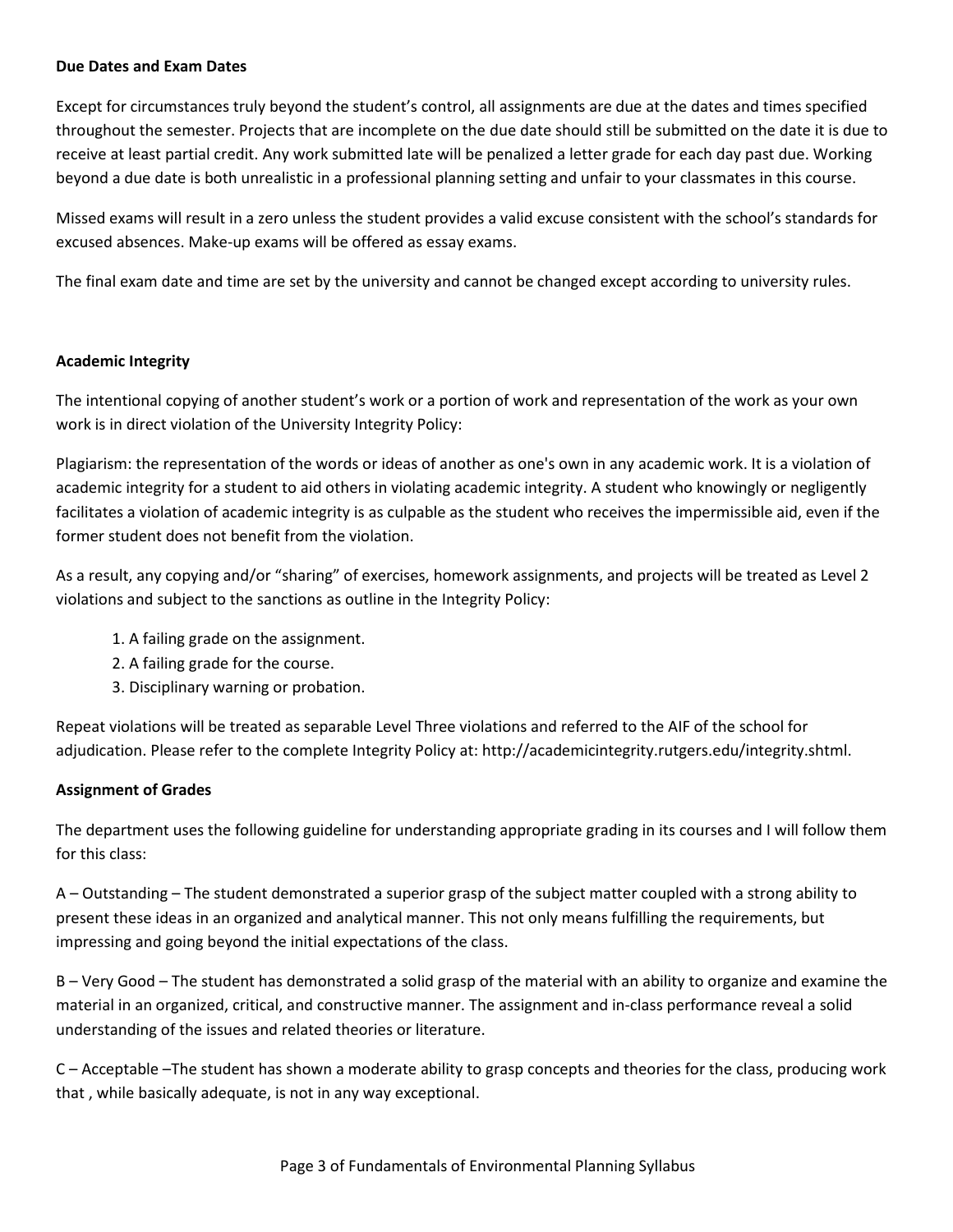D – Unacceptable – The work demonstrates a minimal understanding of the fundamental nature of the material or the assignment with a performance that does not adequately examine the course material critically or constructively.

F – Failure – The student has demonstrated a lack of understanding or familiarity with course concepts and materials. Their performance has been inadequate. Failure is often the result of limited effort and poor attendance which may indicate that the student needs to reevaluate their interest in the subject.